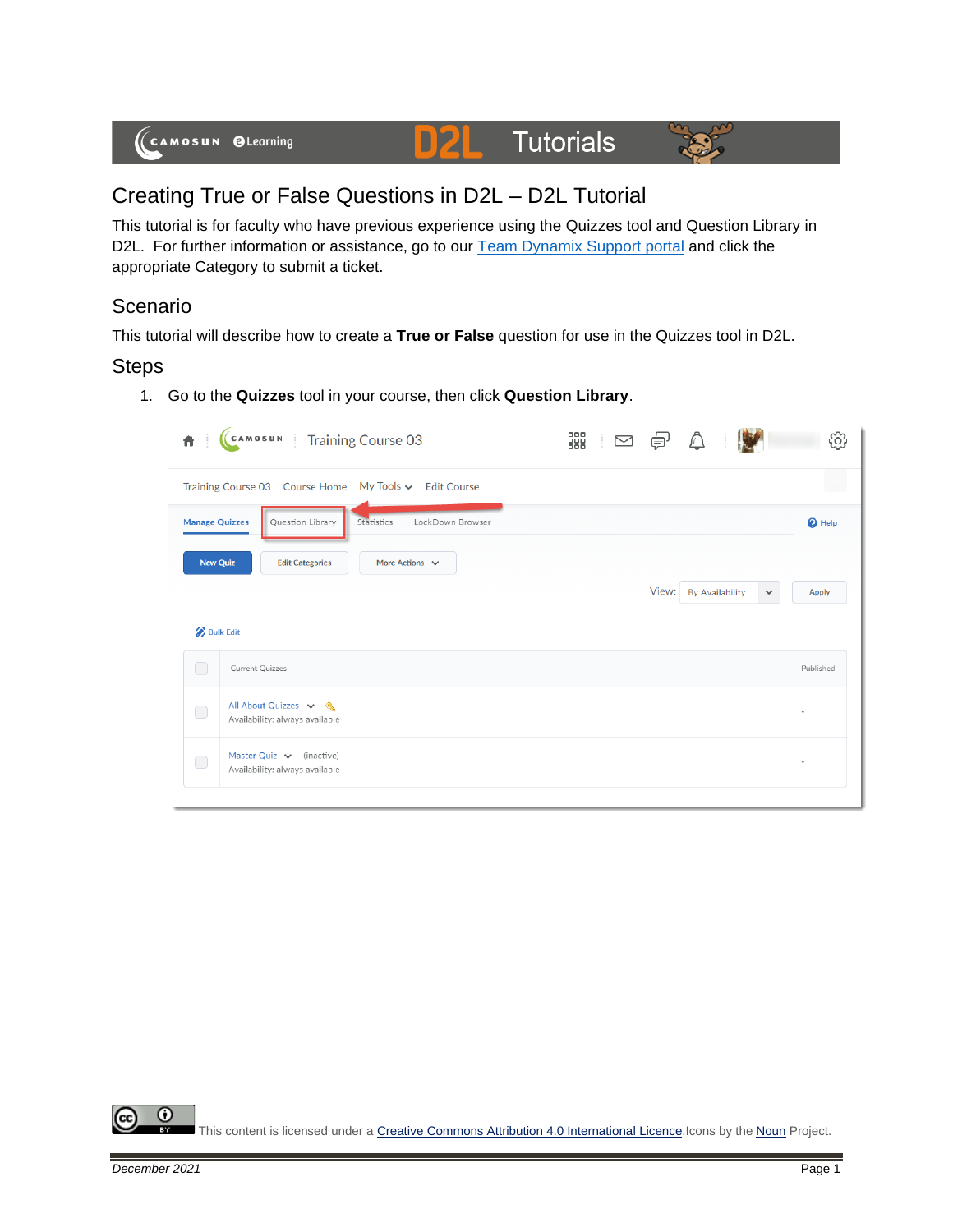2. Create a **New** → **Section** or click on the title of an existing **Section** (folder) in which to save your Short answer question. For the purposes of this tutorial, we will click **Quizzes**, and then **Week 1**.

| Training Course 03    Course Home    My Tools v    Edit Course                                                                           |            |                                                                   |        |        |                   |                          |                                                                |
|------------------------------------------------------------------------------------------------------------------------------------------|------------|-------------------------------------------------------------------|--------|--------|-------------------|--------------------------|----------------------------------------------------------------|
| 日金 Question Library ^<br>St veys<br><b>D</b> Sel<br>asse sments<br><b>EL Ouiz</b> s<br><b>D</b> Week 1<br><b>Week 2</b><br><b>Week 3</b> | New $\sim$ | Quizzes > Week 1<br>Question Library ><br>Week 1<br>Import $\vee$ |        |        |                   |                          | Settings<br><sup>O</sup> Help<br><b>Done Editing Questions</b> |
|                                                                                                                                          |            | $\exists$ Move<br><b>Delete</b><br>↑↓ Order<br>Edit Values        |        |        |                   |                          |                                                                |
|                                                                                                                                          | $\bigcirc$ | Name (click question name to edit)                                | Type   | Points | <b>Difficulty</b> | Mandatory                | <b>Last Modified</b>                                           |
|                                                                                                                                          | $\bigcirc$ | Shuffling is on<br>Case Study Week 1 Quiz $\vee$<br>Ò             | $\sim$ |        | $\overline{a}$    | $\overline{\phantom{a}}$ | Jan 7, 2019 10:05 AM                                           |
|                                                                                                                                          |            | <b>Total: 1 Section</b>                                           |        |        |                   |                          |                                                                |
|                                                                                                                                          |            |                                                                   |        |        |                   |                          | 20 per page<br>$\checkmark$                                    |

3. Click New and select **True or False Question (T/F)**.

| <b>J</b> Question Library<br>Surveys<br>Self-<br>assessments<br><b>D</b> Quizzes | Question Library ><br>Quizzes > Week 1<br>Week 1<br>New $\vee$<br>Import $\vee$ |                 |                     |        |                   |           | $\bullet$ Help<br>Settings<br><b>Done Editing Questions</b> |  |  |
|----------------------------------------------------------------------------------|---------------------------------------------------------------------------------|-----------------|---------------------|--------|-------------------|-----------|-------------------------------------------------------------|--|--|
| <sup>t</sup> Quiz 1<br><b>Thuy's final</b><br>exam test<br>Respondus<br>LockDown | Sect<br>$\mathbf n$<br>True or False Question (T/F)                             | Edit Values     |                     |        |                   |           |                                                             |  |  |
| <b>Browser</b><br>Storage - DO                                                   | Multiple Choice Question (MC)                                                   |                 | Type                | Points | <b>Difficulty</b> | Mandatory | <b>Last Modified</b>                                        |  |  |
| <b>NOT DELETE</b>                                                                | Multi-Select Question (M-S)                                                     | v               |                     |        |                   |           | Jan 7, 2019 10:05 AM                                        |  |  |
|                                                                                  | Written Response Question (WR)                                                  | Shuffling is on |                     |        |                   |           |                                                             |  |  |
|                                                                                  | <b>Short Answer Question (SA)</b>                                               |                 |                     |        |                   |           |                                                             |  |  |
|                                                                                  | Multi-Short Answer Question (MSA)                                               |                 | 200 per page $\sim$ |        |                   |           |                                                             |  |  |
|                                                                                  | Fill in the Blanks Question (FIB)                                               |                 |                     |        |                   |           |                                                             |  |  |
|                                                                                  | <b>Matching Question (MAT)</b>                                                  |                 |                     |        |                   |           |                                                             |  |  |
|                                                                                  | <b>Ordering Question (ORD)</b>                                                  |                 |                     |        |                   |           |                                                             |  |  |
|                                                                                  | Arithmetic Question (2+2)                                                       |                 |                     |        |                   |           |                                                             |  |  |
|                                                                                  |                                                                                 |                 |                     |        |                   |           |                                                             |  |  |

This content is licensed under [a Creative Commons Attribution 4.0 International Licence.I](https://creativecommons.org/licenses/by/4.0/)cons by the [Noun](https://creativecommons.org/website-icons/) Project.

 $\odot$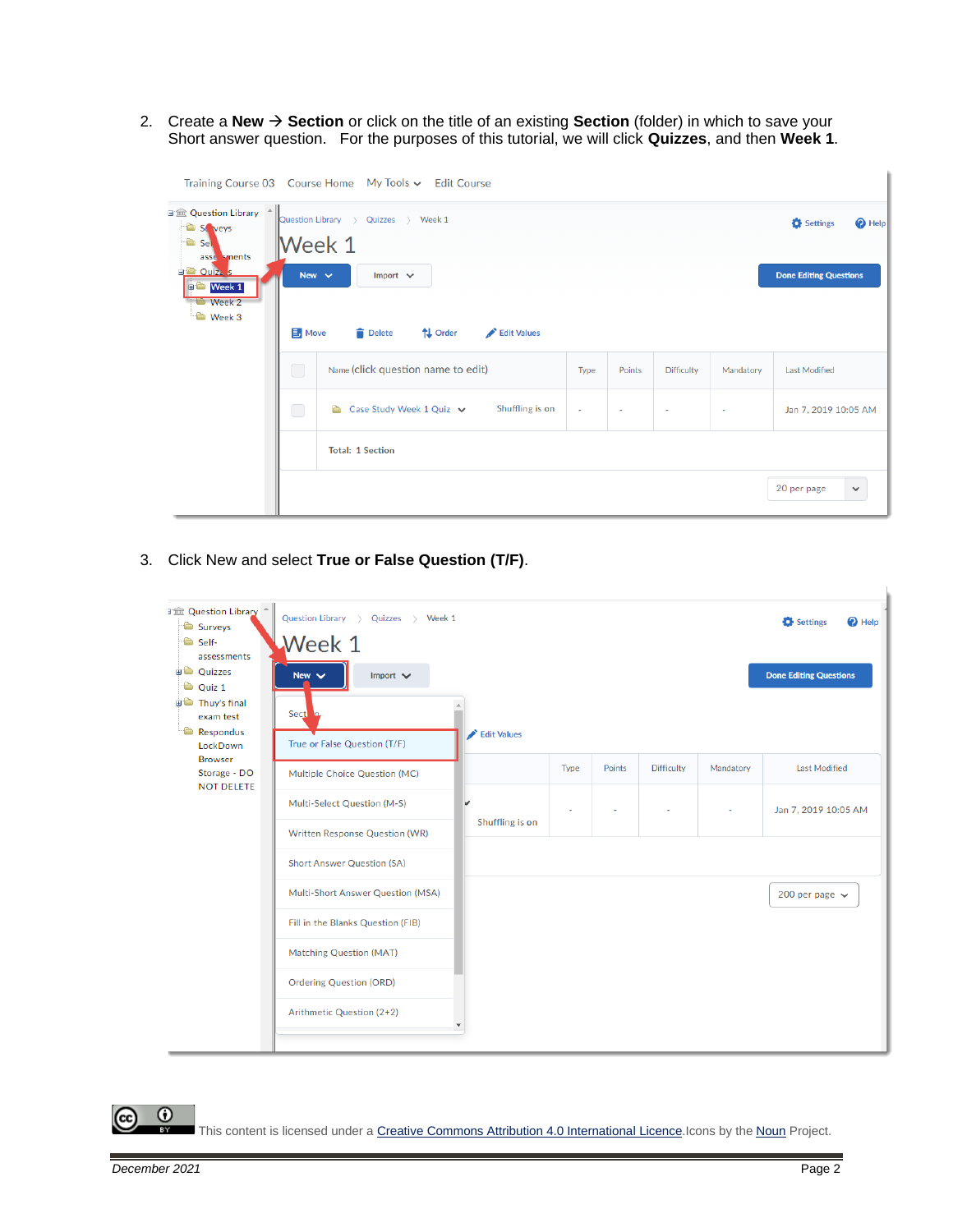4. Type your question into the **Question Text** box. You will see a **Preview** of the question begin to appear in the right-hand panel.

| Options $\blacktriangleright$                |  |
|----------------------------------------------|--|
| COVID-19 was discovered in<br>the year 2020. |  |
| True<br>$\bigcap$ False                      |  |
|                                              |  |
|                                              |  |
|                                              |  |
|                                              |  |

5. Click the circle next to the correct answer and adjust the **Default Points** as needed.

| Back to Question Library<br>$\overline{\phantom{a}}$        |                                                      |
|-------------------------------------------------------------|------------------------------------------------------|
| True or False<br>$\checkmark$                               | Options $\blacktriangleright$                        |
| Question Text*<br>COVID-19 was discovered in the year 2020. | COVID-19 was discovered in<br>the year 2020.<br>True |
| Answers <sup>*</sup><br>True<br>False                       | False                                                |
| Default Points<br>$\mathbf{1}$                              |                                                      |
| Save<br>Cancel<br>$\checkmark$                              |                                                      |

 $\odot$ This content is licensed under [a Creative Commons Attribution 4.0 International Licence.I](https://creativecommons.org/licenses/by/4.0/)cons by the [Noun](https://creativecommons.org/website-icons/) Project.